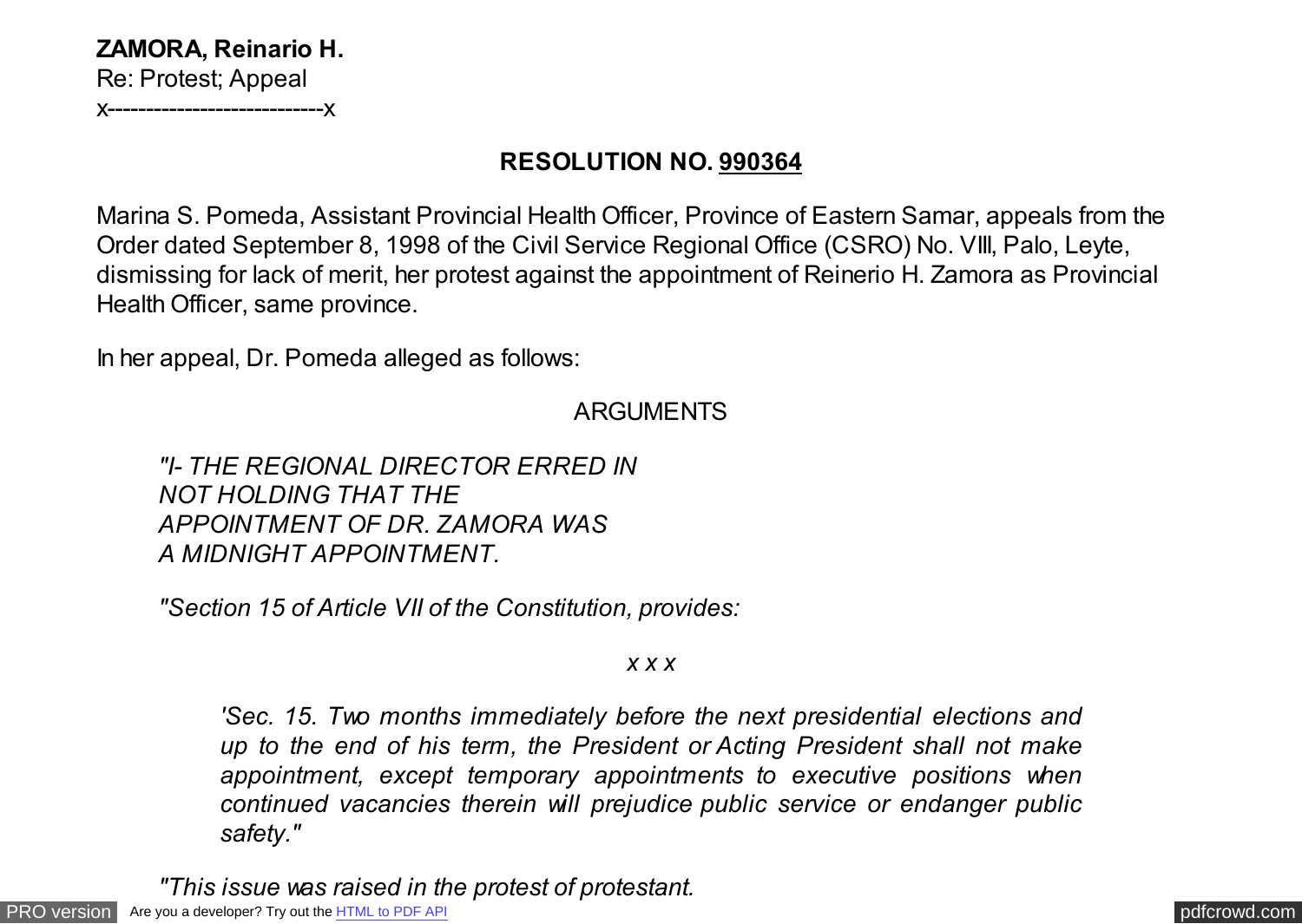*"But the Regional Director did not pass upon this issue in her resolution of the protest.*

*"This issue was raised in the protest of protestant.*

*"If the President of the Philippines is prohibited from making midnight appointments, we cannot see any reason why said prohibition should not be extended to other executive officials such as a Governor.*

*"It must be noted that the appointment was extended to Dr. Zamora on June 5, 1998 or 25 days before the expiration of the term of office of the Governor which is clearly a midnight appointment.*

*"We respectfully submit, therefore, that the Regional Director erred in not holding that the appointment of Dr. Zamora as provincial health officer was null and void for being midnight appointment which is prohibited by the constitution.*

*"*II- THE REGIONAL DIRECTOR ERRED IN NOT HOLDING THAT THE SANGGUNIANG PANLALAWIGAN DID NOT CONFIRM THE APPOINTMNET OF DR. ZAMORA.

> *"This issue was also raised in the protest but the Regional Director likewise did not pass upon the issue.*

*"The pertinent resolution of the Sangguniang Panlalawigan of the province provides:*

*'WHEREAS, after a thorough deliberation by the members of the August Body present during the Regular Session, each registering their respective comments on aforementioned appointment of Dr. Reinorio H. Zamora, the House was divided as to whether the confirmation must be treated on this*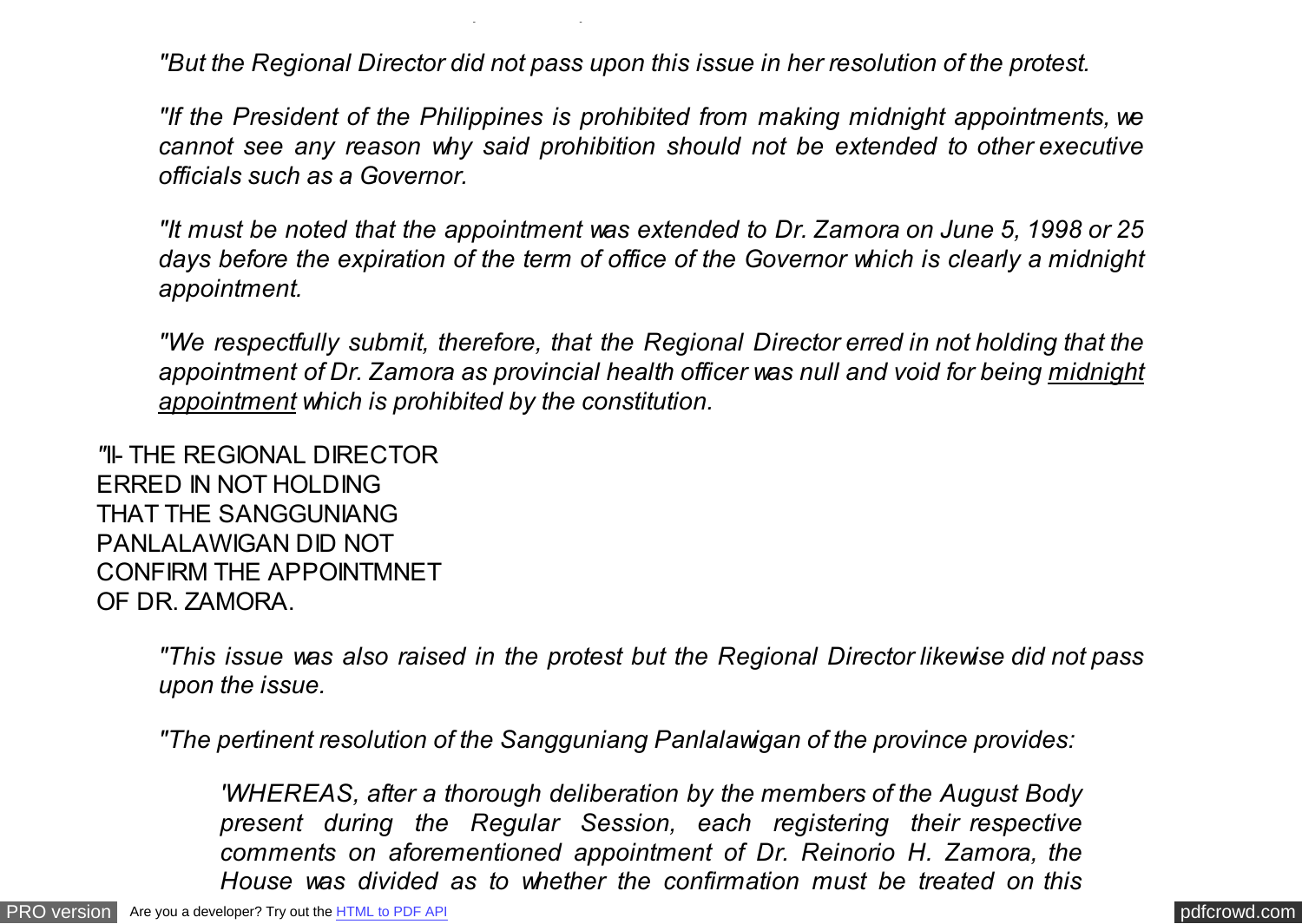*particular date or be a deferred to a future date. The result was a deadlock with Hon. Generoso A. Yu, Hon. Adriano M. Castro and Hon. Leonila L. Lopez favoring deferment and Hon. Celestino A. Cabato, Hon. Thelma U. Nicart and Hon. J. Vicente R.M. Opinion voting for the confirmation of the appointment of Dr. Reinerio H. Zamora on this particular date. Since the issue of the confirmation during this particular session provided over the deferment due to the vote of the Presiding officer, Hon. Celestino A. Cabato presented the motion for confirmation for the second time and the House was identical with the preceding division as it resulted in another tie and the Presiding Officer voting to break the tie in favor of confirmation; (Emphasis ours)*

*"It is clear from the foregoing, that the appointment of Dr. Zamora was concurred in by only 4 out of the 10 members of the Sangguniang Panlalawigan which is short of a majority of all the members of the sangguniang as required by the Local Government Code for the confirmation of an appointment.*

*"The signatures on the said resolution of Hon. Generoso A. Yu, Hon. Adriano M. Castro and Hon. Leonila L. Lopez, who voted for deferment, did not mean that they changed their votes but signified their assent to the correctness of said resolution. x x x"*

*x x x*

Records of the case show that on June 5, 1998, German B. Abelido, Provincial Governor of Eastern Samar, appointed Zamora as Provincial Health Officer. On the same day, the appointment was indorsed to the Sangguniang Panlalawigan (SP) Members Generoso A. Yu, Adriano M. Castro and Leonila L. Lopez voted to defer the consideration of the confirmation while SP Members Celestino A. Cabato, Thelma U. Nicart and J. Vicente R.M. Opinion voted for the confirmation. To break the deadlock, Floro M. Camenforte, Jr. Vice-Governor, Province of Eastern Samar, voted to consider the confirmation of the appointment.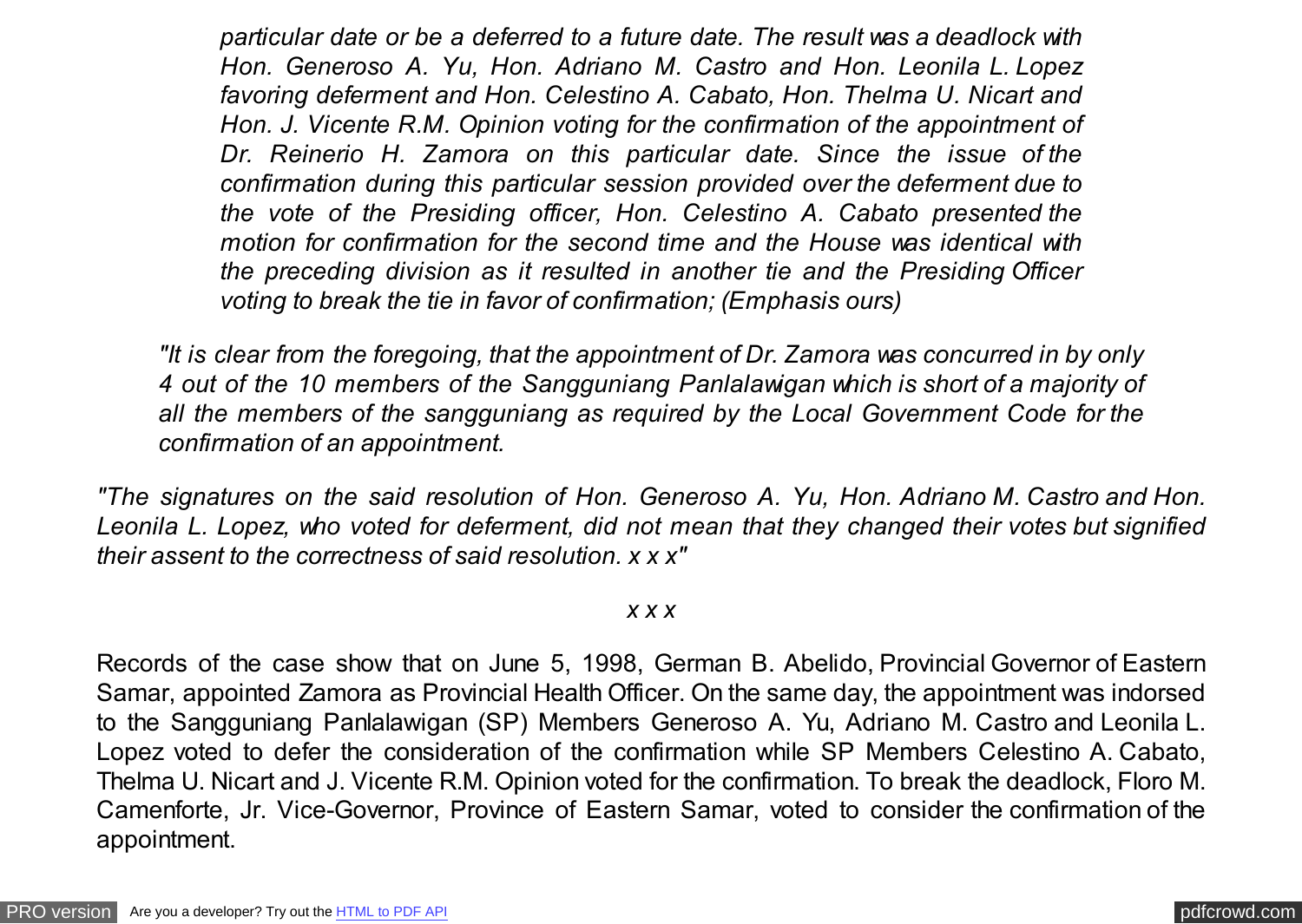In view of the majority vote to act on the confirmation of the appointment Of Zamora, the motion for confirmation was presented to the members for the second time by SP Member Cabato. Again, the same result ensued. The members were equally divided on the issue of whether to confirm or defer action on the appointment. The Vice-Governor, as the presiding officer, broke the tie by voting for confirmation. Thus, the Office of the Sangguniang Panlalawigan of Eastern Samar adopted **Resolution No. 73, Series of 1998, dated June 5, 1998** confirming the appointment of Zamora. SP Members Yu, Castro, Lopez together with Cabato, Nicart and Opinion and Vice Governor Cameforte signed said resolution and Gov. Alido approved the same.

In a letter dated June 20, 1998, Pomeda protested the appointment of Zamora before the Civil Service Law, Rule and Regulation by the issuance of the said "midnight" appointments **(Res. No. 92-1989 dated December 1, 1992, Ochate et al.).** Likewise, the Local Government Code does not expressly or impliedly prohibit the issuance of appointments or render invalid those issued when the term of a public official is about to expire. In case of doubt or ambiguity, it should be resolved in favor of the validity of said resolution or instrument of concurrence.

The prohibition on the issuance of midnight appointments embodied in Section 15, Article VII of the 1987 Constitution does not find application to appointments of local government officials or employees. The prohibition explicitly covers appointments issued by the President or Acting President within two (2) months immediately prior to the next presidential election subject to certain exception. The ban not extend to appointments under the Local Government Code. In the latter case, as long as the appointee is qualified, the appointment remains valid even if the term of office of the appointing authority who is a local chief executive, is about to end. Otherwise stated, said local official could still exercise the authority to appoint provided the appointees are qualified.

Hence, the fact that the appointment of Zamora was made twenty-five (25) days before the expiration of the term of office of Gov. Alido does not invalidate the appointment. There must be a showing that Zamora does not meet the qualification standards prescribe for the position as provided under the Local Government Code or is legally disqualification to be appointed as such. It is event from the records, however, that the appellant did not question the qualifications of Zamora to the position of Provincial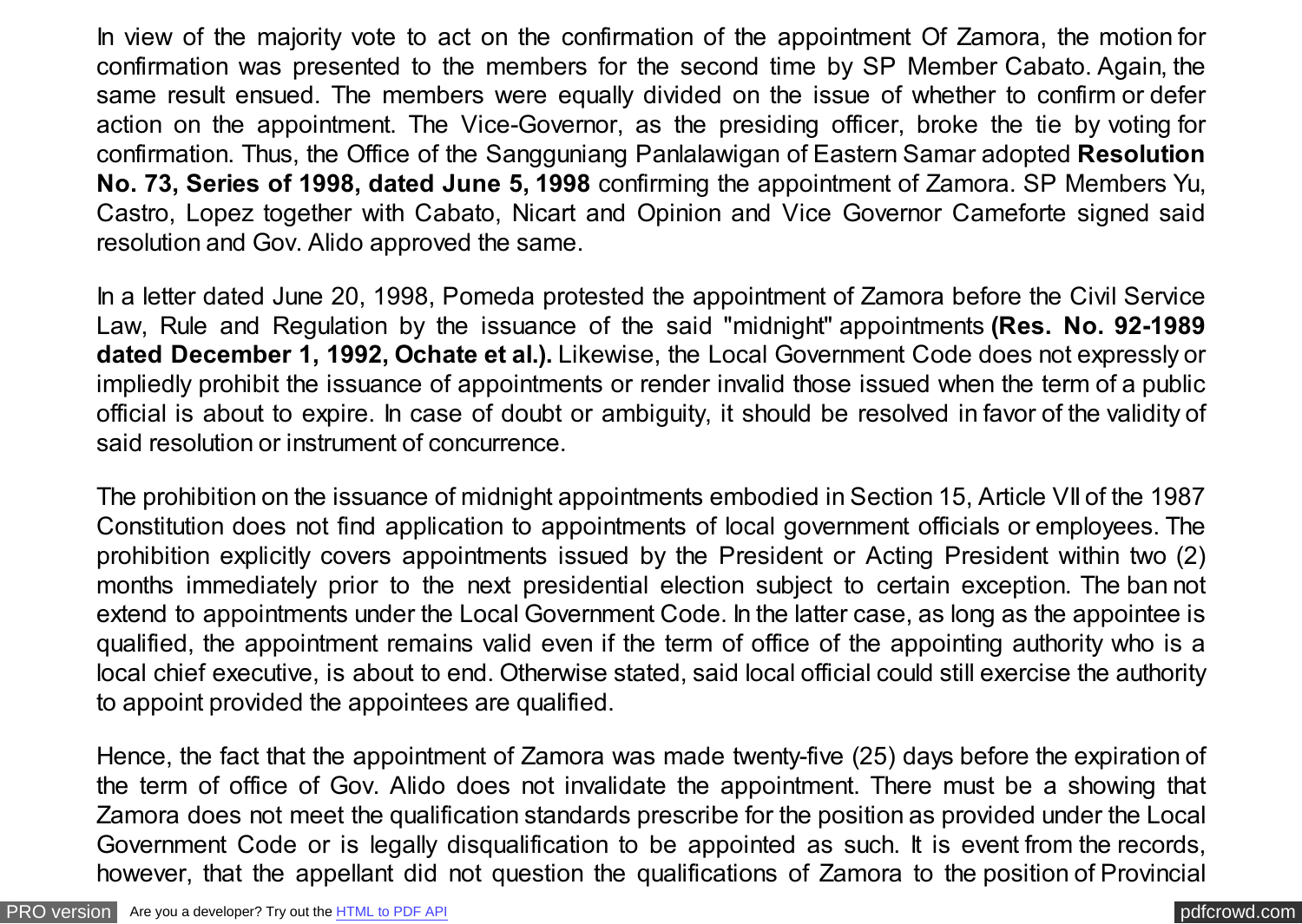Health Officer nor the fact that the appointment was issued by Gov. Alido while he is the lawful incumbent of said office. Such being the case, the appointment issued by Gov. Alido is valid.

As to the second issue, the Commission finds the appointment of Zamora duly confirmed by the six (6) members of the Sangguniang Panlalawigan and by the Vice-Governor. Evidently, SP Members Yu, Castro and Lopez voted for deferment of action, however, the three (3) affixed their signatures in the resolution for the confirmation of said appointment.

The Commission finds the contention of that the signature of the Sangguniang Members Yu, Castro and Lopez merely signified their assent to the correctness of the resolution contradictory to the clear import of the second page of the questioned resolution. The second and last page of the resolution contains only one (1) paragraph followed by the signature of six (6) members; the attestation of Floro B. Balato, Provincial Board Secretary; and the approval by the Governor German B. Alido

Nowhere in said page is it shown that these signatures were made for the purpose of attesting to the contents of the resolution. The names and signature of the SP member to attest to the veracity of resolution passed by said body, since this attestation is the responsibility of the Provincial Board Secretary.

Finally, it is significant to note that midnight appointments can be assailed only when the attendant circumstances show the absence of deliberates action and careful consideration of the need appointment and the appointee's qualifications, as in the case of scandalously hurried mass appointments where the desire of the outgoing official to subvert the policies of the incoming administration is evident (**Aytona vs. Castillo, et al. 4 SCRA 1**). The appointment of Zamora was shown to have been issued to respond to an urgent need to fill the vacancy brought about by the untimely demise of Dr. Hilarion Macapanas. Further, there is no showing that Zamora does not possess the qualification for the position of the Provincial Health Officer.

**WHEREFORE**, the appeal of Marina S. Pomeda is hereby dismissed. Accordingly, Civil Service Regional Office No. VIII Order dated September 8, 1998 is affirmed.